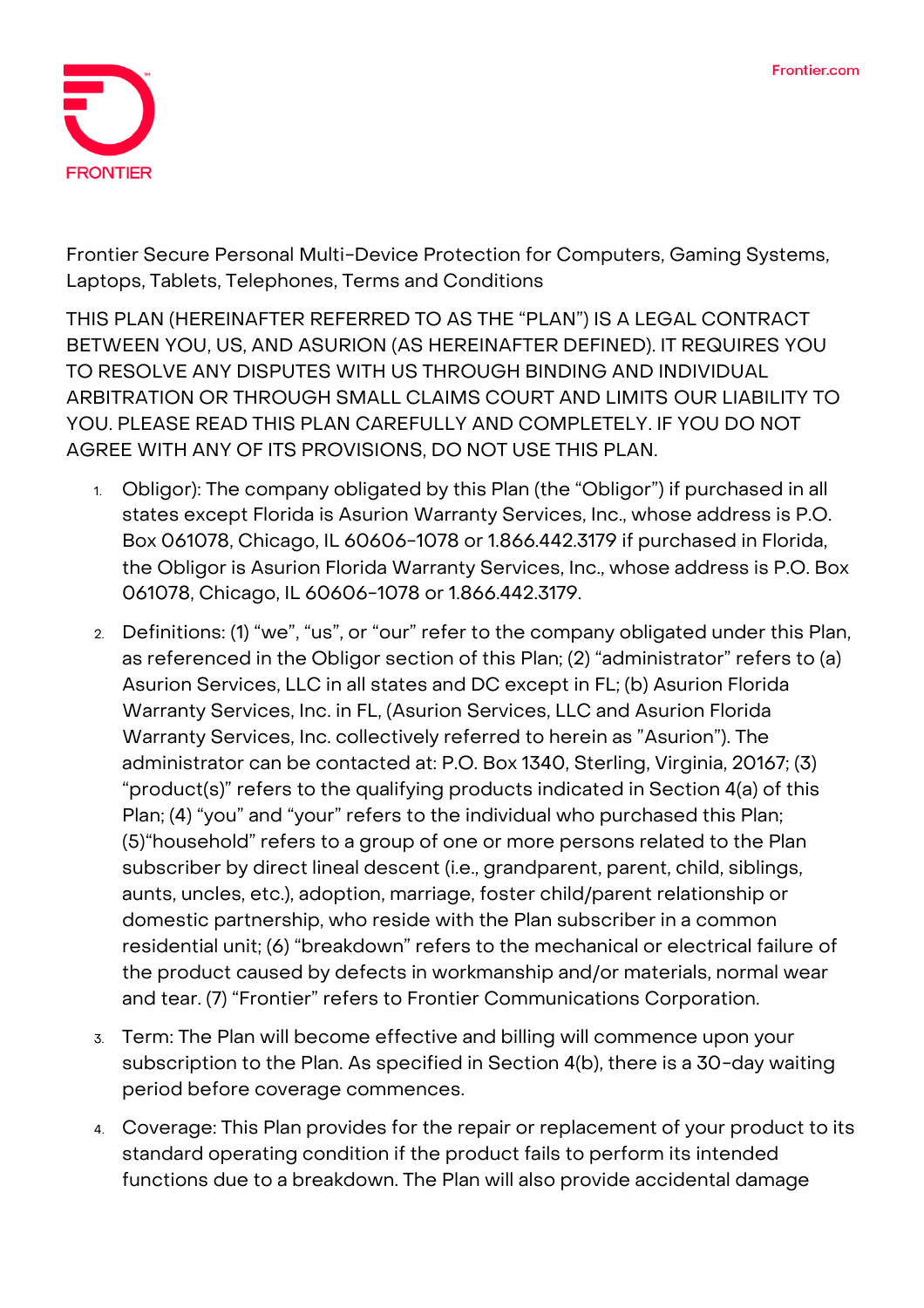

from handling (ADH) coverage for **LAPTOP(S), E-READER(S) AND TABLET(S) ONLY**. ADH coverage covers these products from failures as a result of damage from an unexpected and unintentional external event, such as drops or spills,that arise from your normal daily usage of the product as the manufacturer intended.

- a. Qualifying Products: This Plan covers Laptop(s), Desktop Computer(s) (including the monitor, modem, keyboard and mouse) (Laptops and Desktop Computers collectively referred to as "PC(s)"), Tablet(s), E-Reader(s), Gaming Systems, Telephone(s) and Audio/Video Streaming Device(s). All types of PCs are eligible for coverage under this Plan except PCs which are not equipped with a Windows Operating System version Windows XP or newer, Android version 1.6 or newer or Linux OS with 2009 publication date or newer and Apple computers which are not equipped with an Apple operating system version OS X or newer. Telephones must be single line phones, 2-line phones or caller ID displays and iPad operating system of 4.3 or newer. The Plan also covers one (1) Fiber InternetFiber Internet backup battery per household.
- b. Coverage Effective Date: **Coverage under the Plan will commence 31 days after your subscription to the Plan. No service will be provided during the initial 30 days of the Plan. If the Plan is cancelled, coverage will continue for 30 days after the cancellation date.** There will be no lapse in coverage if you move to another residence, provided that you continue the Plan and notify Frontier of your new residence address.
- c. Primary Residence: Unless otherwise specified, the coverage under this Plan applies to all systems customarily located in your primary residence belonging to you or a member of your household. If you change your primary residence, you are required to notify Frontier of such request or change. In the event that you wish to obtain coverage for more than one residence, additional Plans must be purchased.
- d. Subscriber Eligibility. Only customers residing in the United States are eligible for coverage under the Plan.
- 5. **Service Fee:** In the event that your covered desktop computer or laptop requires service, you will be required to pay a service fee in the amount of \$89.00. In the event that your covered gaming system, e-reader or audio/video streaming device requires service, you will be required to pay a service fee in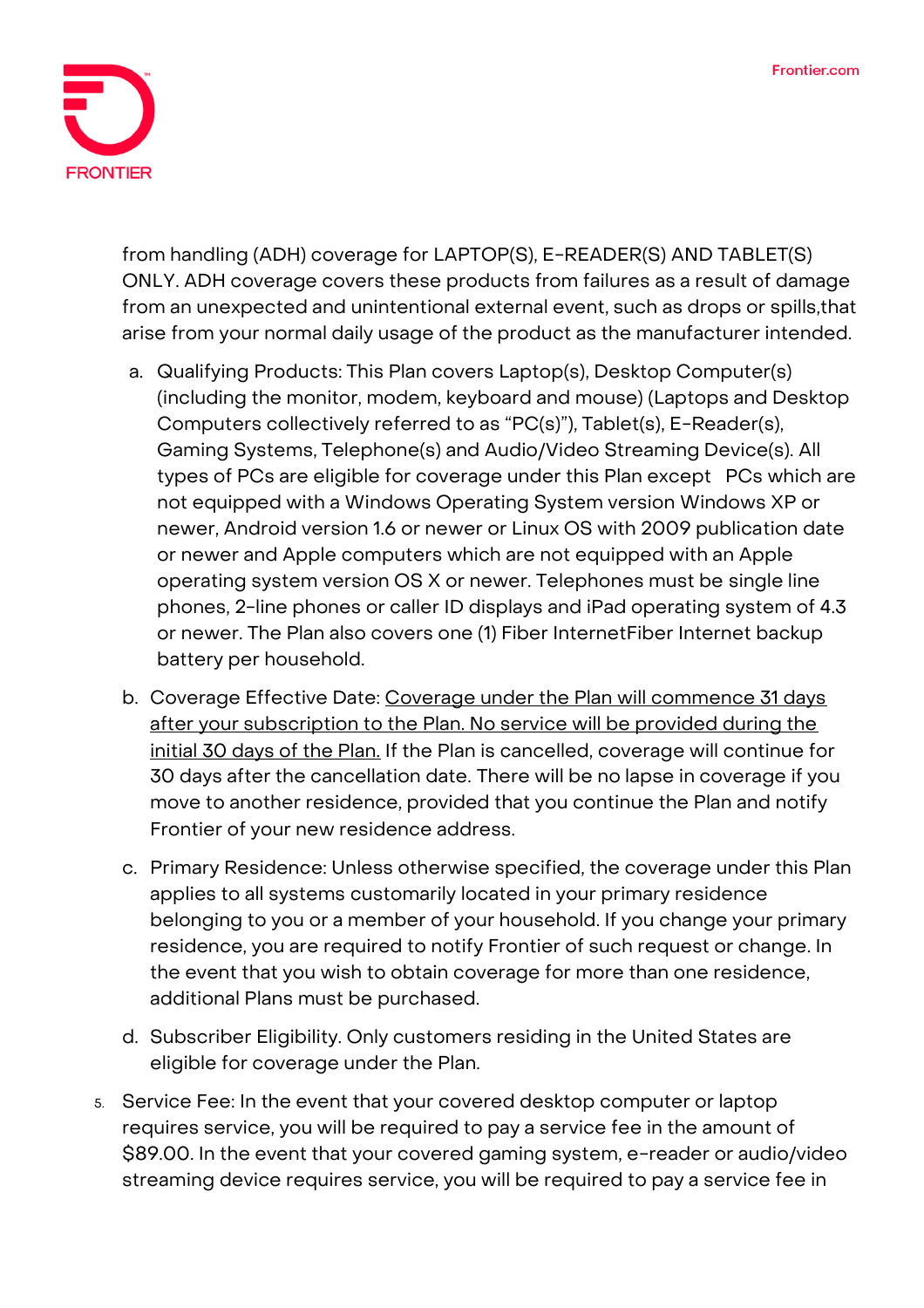

the amount of \$49.00. The service fee must be paid and received in advance of the service being provided and may be paid through a valid credit card, check or money order. NOTE: The service fee does not apply to the repair or replacement of a telephone, caller id unit, remote control, game controller, keyboard, mouse, or Fiber InternetFiber Internet back up battery. While you are not being charged a service fee, the costs associated with the repair or replacement of these products will apply toward the aggregate claim limit under the Plan

- 6. **Registration:** Registration of this Plan is not required. At your option, you may register the products to be covered by the Plan at any time during the coverage period. To perform this registration, please go online to [https://hub.asurion.com/CAResidents.](https://hub.asurion.com/CAResidents) Changes and/or updates to the list of covered products can be made by updating your online account at this web address.
- 7. **Plan Limits of Liability (Aggregate Claim Limit):** Under the Plan, claims cannot exceed \$2000 per 12-month rolling period which commences on the date of your first claim. We will be responsible for informing you, at the time of the claim, if you have reached the \$2000 aggregate claim limit. The retail value of any repairs shall be equal to the market retail value of parts and labor charges for repairing the product, as determined at our sole discretion, provided that the retail value for any repair shall not exceed the total retail value of a comparable replacement product. In the event that you reach the 12-month aggregate claim limit for claims and the product requires additional repairs, we will provide you with information on how to get the product repaired; however, we will not be responsible for any costs related to these repairs.
- 8. **Your Responsibilities:** This Plan is for your use only and may not be assigned. Products owned by anyone other than you or members of your household will not be covered by the Plan. Any abuse of the Plan by you, including but not limited to seeking replacement of a product not belonging to you, may result in termination of the Plan upon notice as required. The product must be in good working condition prior to your Plan subscription. You must follow the instructions that are in the owner's manual for proper use, care and maintenance of the product. Failure to follow the manufacturer's maintenance and service guidelines may result in the denial of coverage under this Plan. We strongly recommend (but do not require as a condition of this Plan) the regular back up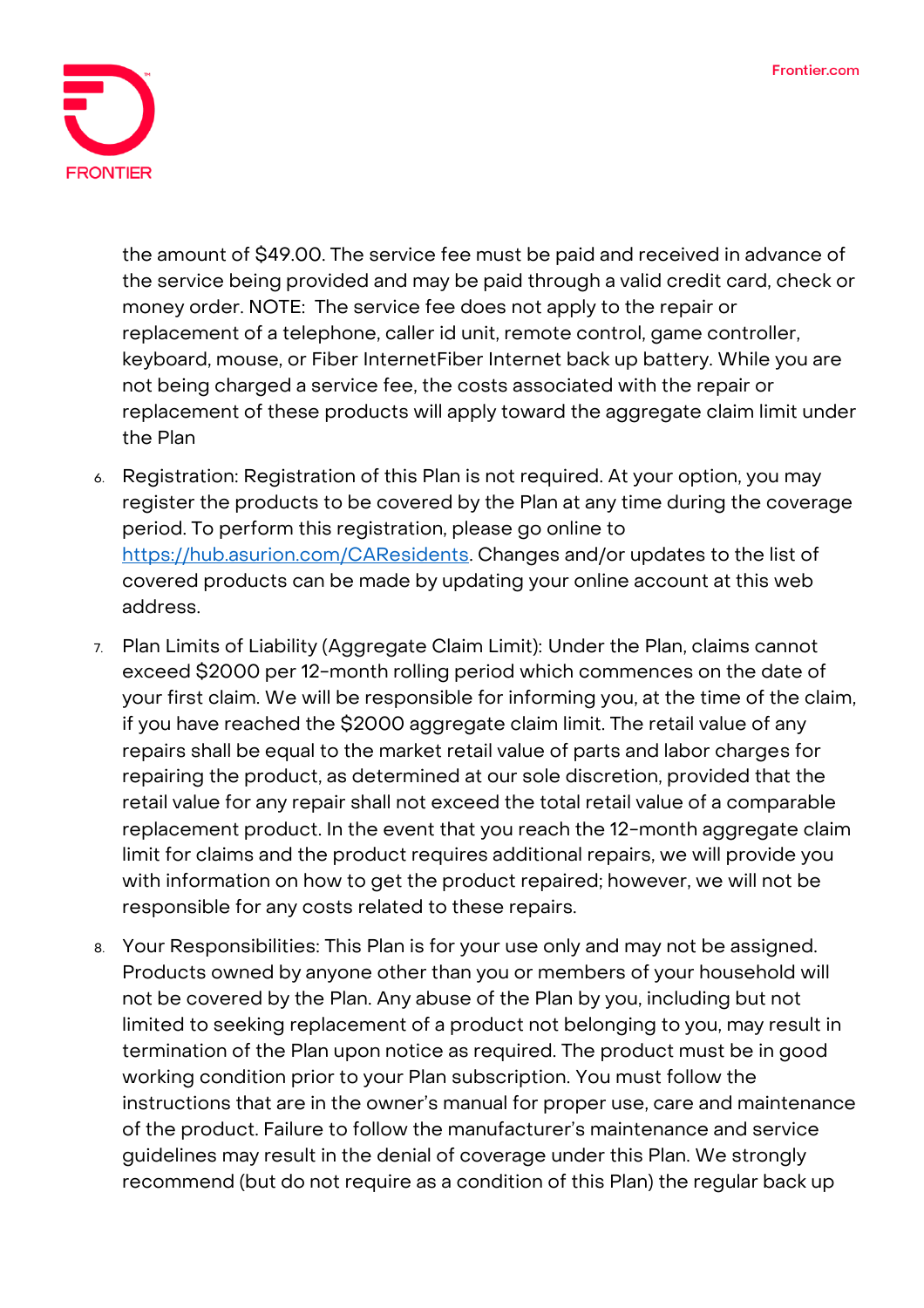

of data and software. It is important that you back up all data files on your PCprior to the commencement of service; repairs to your PC may result in the deletion of such data files. Please retain these terms and conditions for your records.

- 9. **Payment:** You agree to pay monthly charges for this Plan as such charges may appear on your monthly bill from Frontier. The monthly rate for the Plan was provided to you at the time you subscribed to the Plan. You may contact your Frontier representative for the current applicable rate for the Plan. Nonpayment may result in cancellation of the Plan. All charges, plus all applicable taxes, shall be due and payable by the due date stated on your Frontier bill.
- 10. **If Your Product Needs Service:** In the event the product fails to operate, you may, 30 days after subscription to this Plan, file a claim by calling 1.866.442.3179, 24 hours a day, 7 days a week, excluding national holidays. If, at our sole discretion, it is determined that the product cannot be repaired, we will offer you a replacement product of like kind and quality, either new or refurbished. The cost of the replacement product cannot exceed the available balance of funds under the aggregate claim limit. Repaired or replaced products are warranted by us for 90 days from the date of product receipt by you. In the event that the product fails to function properly during such 90 days, we will repair or replace the product at no cost to you. Such services will not be charged against your aggregate claim limit under the Plan. If you choose not to accept the replacement product which we offer you, then we will provide a payment to you in the form of a gift card or check based on the fair market value of the product as determined by us, based upon the age of the product. This payment amount cannot exceed the available balance of funds under the aggregate claim limit. We may require you to fill out a claim facilitation form prior to receiving service for your product.
	- a. On-Site Service: If the product requiring service is a desktop computer, it will be serviced on-site. We will use our best efforts to have an authorized service provider contact you within one (1) business day of your initial call to arrange for service. Service will be provided during regular business hours Monday through Friday, except holidays. An adult (18 years or older) must be present during the time of service. You must provide a safe, non-threatening environment for our technicians in order to receive on-site service. Due to environmental or technical requirements, if certain repairs cannot be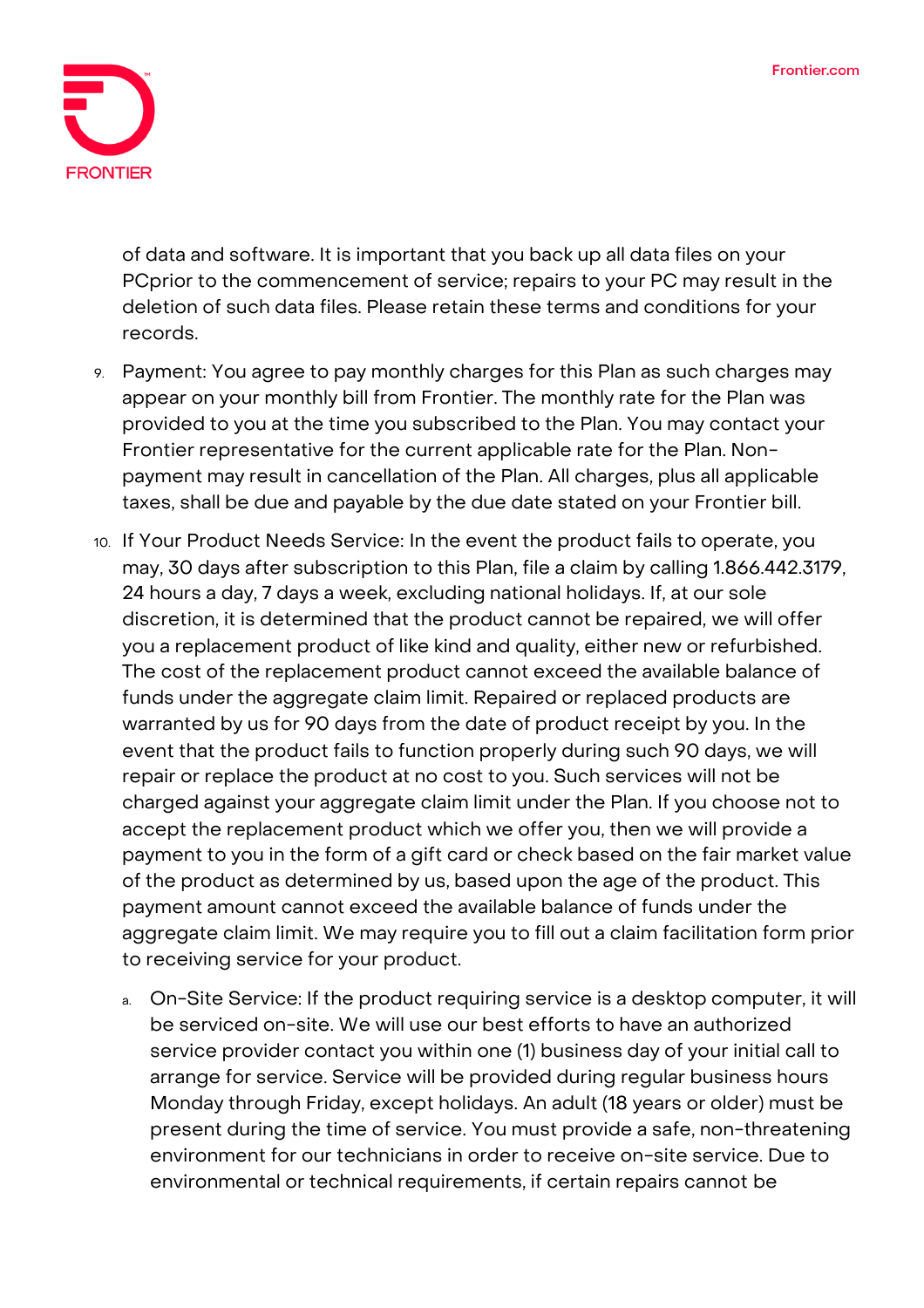

completed where the product is located and must be repaired at another location, this Plan will cover all shipping and handling costs. The product must be located at your primary residence at the time of service.

- b. Repair Depot Service: If the product requiring service is a laptop, tablet, ereader, audio/video streaming device or gaming system, it will be shipped to a designated repair depot location for service. We will use our best efforts to ship a carton, prepaid shipping label and instructions for shipping your product to you within two (2) business days of your initial call for service. This Plan provides for next business day shipping. All shipping costs are covered by the Plan.
- 11. **Replacement Products: AT OUR DISCRETION, REPLACEMENTS WILL BE NEW, REBUILT, REFURBISHED, OR NON-ORIGINAL MANUFACTURER'S PARTS OR PRODUCTS THAT PERFORM TO THE ORIGINAL FACTORY SPECIFICATIONS.** If we opt to provide you a replacement product under the Plan, we reserve the right to retain ownership of your defective product. At our sole discretion, we may require that you return the defective product to our designated repair depot location as a condition to receiving your replacement product. Shipping costs associated with the return of the product will be paid by us.
- 12. **Insurance Securing this Plan:** This Plan is not a contract of insurance. The obligations of Asurion Warranty Services, Inc. under this Plan are secured by an insurance policy provided by Liberty Insurance Underwriters Inc. in the following states: AL, AR, CA, CT, GA, HI, IL, KY, MA, ME, MN, MO, MT, NC, NH, NV, NY, OK, OR, SC, TX, VT, VA, WA, WI, WY and all other states required by law. The obligations of Asurion Florida Warranty Services, Inc. under this Plan are secured by an insurance policy provided by Liberty Mutual Insurance Company. If within sixty (60) days we have not paid you for your covered claim, provided you with a refund owed or you are otherwise dissatisfied, you may make a claim directly to the applicable insurance company at 55 Water St. 18<sup>th</sup> Floor New York, NY 10041 for Liberty Insurance Underwriters, Inc. and at 175 Berkeley Street, Boston, Massachusetts, 02116, for Liberty Mutual Insurance Company or by calling toll free 1.800.677.9163.
- 13. **Exclusions – What Is Not Covered: This Plan does not cover the following:**
	- **a. Accidental damage from handling (unless otherwise specified above);**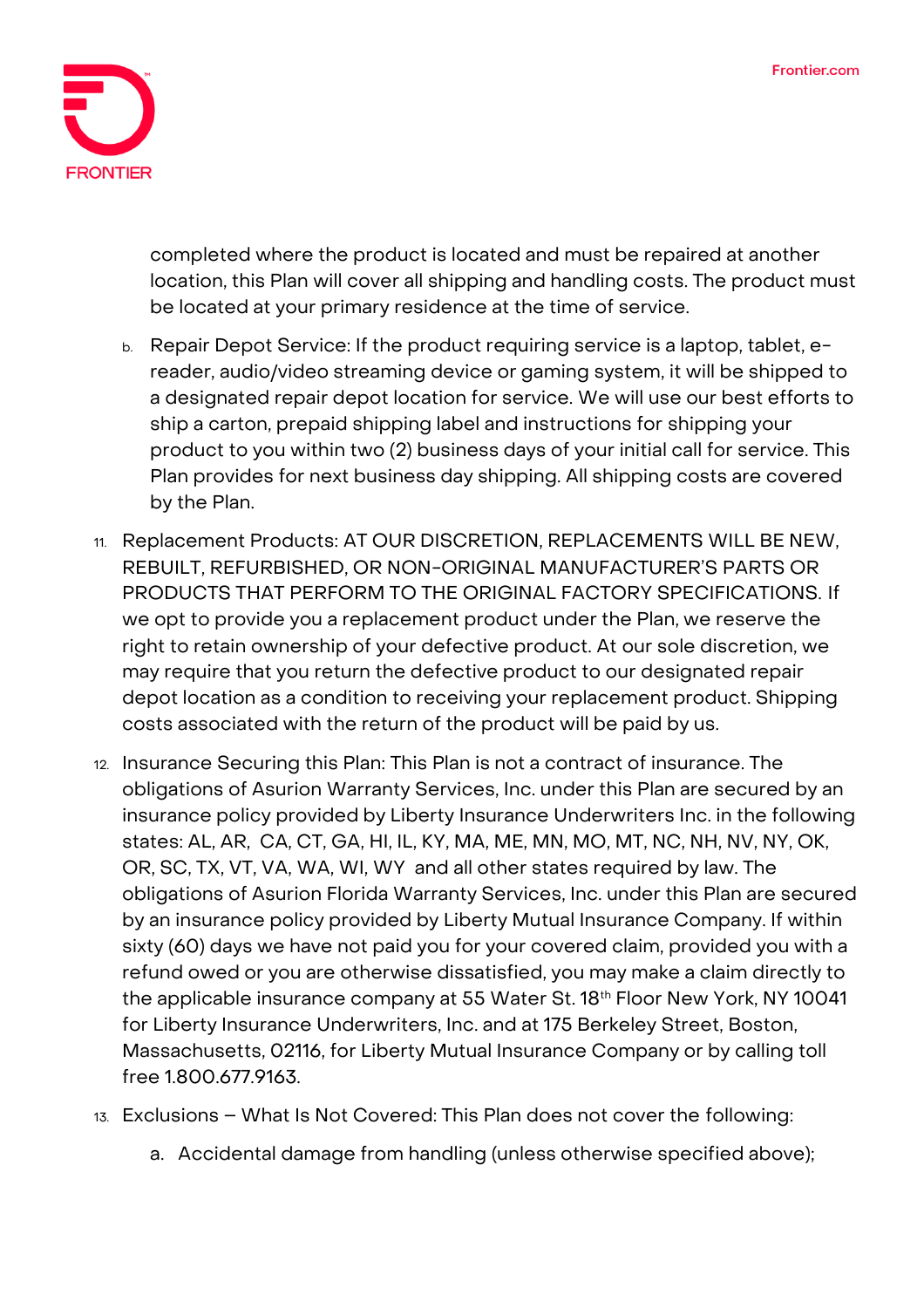

- **b. Products with pre-existing conditions at the time of your subscription to the Plan;**
- **c. Laptop Batteries as a stand-alone claim (except for a Fiber InternetFiber Internet back up battery);**
- **d. Failure of a Fiber InternetFiber Internet back up battery due to improper use or use with unauthorized products or any Fiber InternetFiber Internet back up battery previously replaced under this Plan or any other Frontier Expert Care service plan owned by you;**
- **e. Components or products used for any commercial, public, lease or other non-residential purpose;**
- **f. Cosmetic defects, damage to or failures of non-operational components that do not inhibit the proper operation and performance of a covered item, such as but not limited to: appearance parts; broken hinges; cracked cases; decorative finishing; finish defects; handles; nonfunctional plastic; trim; accessories; attachments;**
- **g. Damage or costs resulting from: improper installation or setup; use in any combinations not approved in the manufacturer's specifications; unauthorized modifications, alterations, repairs or repair personnel;**
- **h. Failure, inoperability, or disruption of any product or product functions due to any design flaw or systemic manufacturing defect;**
- **i. Failures, damage or loss caused by: any disaster, whether natural (acts of God) or man-made, whether local or catastrophic; abuse; acts of war; civil disorders; corrosion; dirt; mold; dust; earthquake; fire; hail; insects or other animals; liquid immersion; malicious mischief; misuse; negligence; nuclear accident; riot; rust; sand; smoke; storm; terrorist attack; vandalism; wind;**
- **j. Costs associated with installation or de-installation of any product;**
- **k. PC peripherals such as printers, external speakers and/or scanners;**
- **l. Burned-in images and pixel failure within designed specifications or that do not materially alter the product's functionality;**
- **m. Wireless repeaters, Fiber InternetFiber Internet routers, signal boost routers, additional base stations;**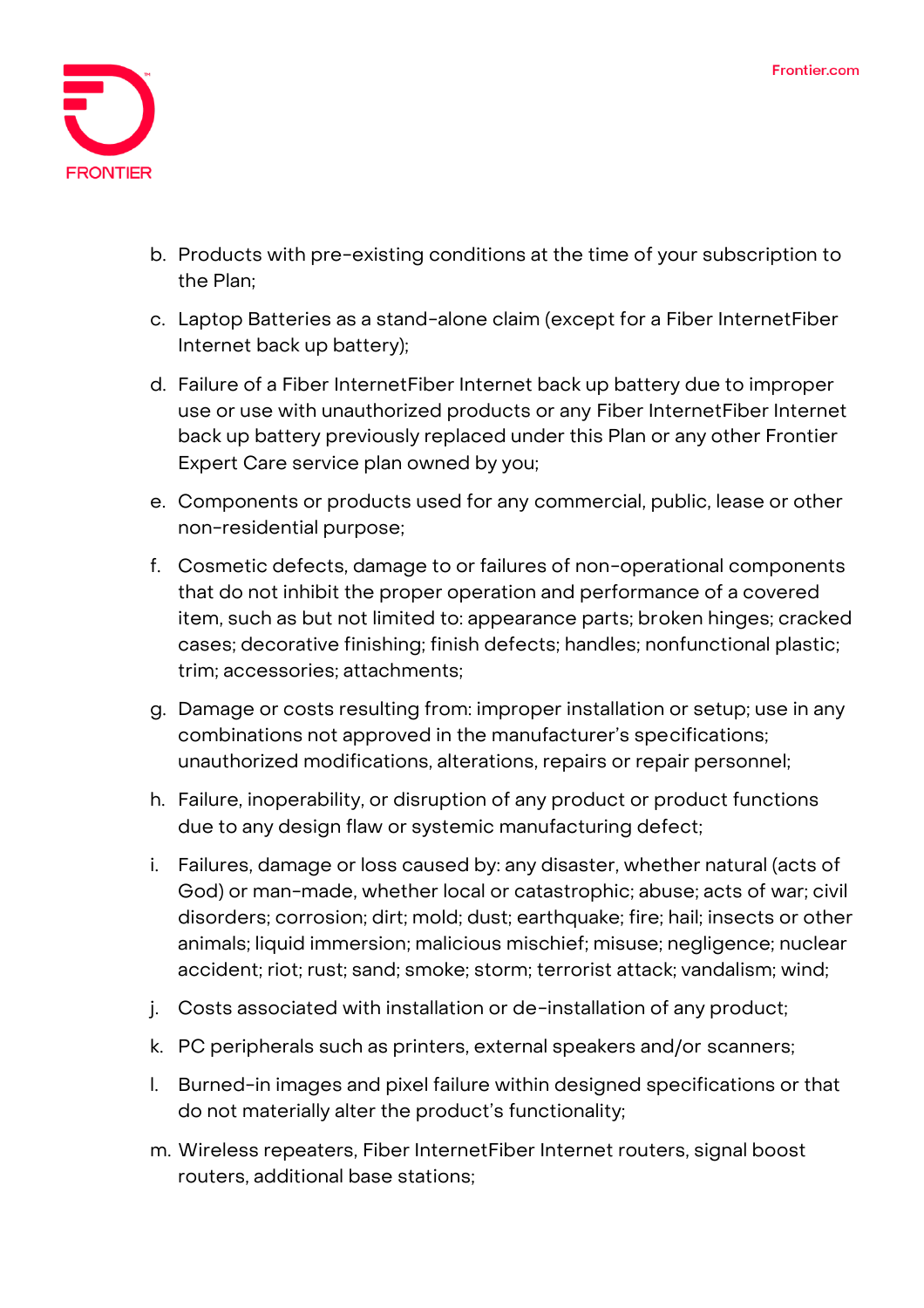

- **n. PCs that do not have administrator's permissions. Covered PCs must be able to upload and download software;**
- **o. Products that are not owned by you or a member of your household, leased and rented products, or products that are not customarily located in your specified residence;**
- **p. Loss or damage to the product either while in storage or in the course of transit, delivery, or redelivery, except where the loss or damage occurs while your product is located at our designated repair depot;**
- **q. Normal periodic or preventative maintenance, inspections, cleaning, or tune-ups; minor adjustments and settings outlined in the product owner's manual that the user can perform; costs related to any service request which results in customer education or no problem found;**
- **r. Products whose serial number has been altered or removed;**
- **s. Products located outside the United States;**
- **t. Repair or replacement covered by a manufacturer recall in effect at the time of the failure;**
- **u. Support or repairs to software; loss or damage to software due to any cause; including but not limited to, computer virus; worm; Trojan programs; adware, spyware, firmware or any other software program;**
- **v. Data or software of any kind that is deleted or damaged during a repair or replacement under this Plan;**
- **w. Special, indirect, or consequential damages or losses;**
- **x. Theft or loss of the product;**
- **y. Decorative/Novelty telephone sets (e.g., football phones); facsimile machines; leased equipment; cellular phones, pagers, ancillary equipment;**
- **z. Telephone accessories including, but not limited to, headsets, cords, and the like;**
- **aa. Special needs accessories including, but not limited to, handset boosters, visual ring indicators, and the like;**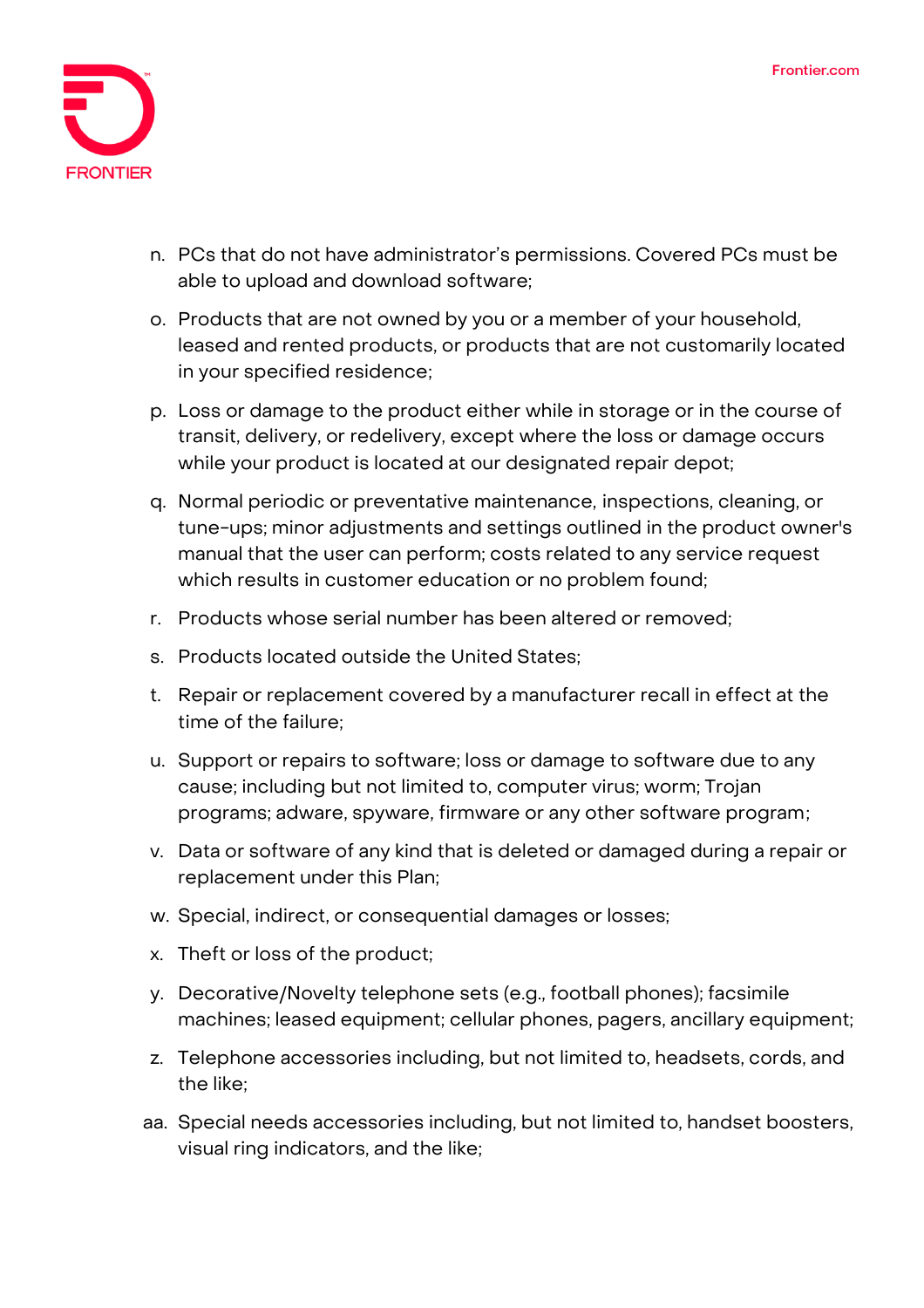

- **bb. Rotary or hardwired telephones and VoIP enabled phones;**
- **cc. Telephones with 3 or more lines or PBX/Key systems;**
- **dd. Computer telephony equipment;**
- **ee.Lamps and bulbs;**
- **ff. DLP, Projector, Projection, Analog and CRT Televisions;**
- **gg. Operability issues resulting from the inability of products, which are designed to process only analog television broadcasts, to process digital television broadcasts.**
- **hh.Damage which is not reported within 30 days after the cancellation or termination of the Plan.**
- 14. **Renewal:** This Plan automatically renews from month to month until cancelled.
- 15. **Transfer:** This Plan is not transferable to another party.
- 16. **Cancellation:** This Plan is provided on a month-to-month basis and can be canceled by you at any time for any reason by notifying Frontier's local business office (or other number that Frontier may designate for such purpose) or by notifying Asurion in writing at P.O. Box 1818, Sterling, VA 20167 (Attn: Frontier Protection Plan). This Plan may be cancelled by us or the administrator for any reason by notifying you in writing at least thirty (30) days prior to the effective date of cancellation, which notice shall state the effective date and reason for cancellation. If the Plan is cancelled: (a) by you within thirty (30) days of the receipt of this Plan, you shall receive a full refund of the price paid for the Plan, less the cost of any service received; or (b) by you after thirty (30) days of the receipt of this Plan, or cancelled by us or the administrator at any time, you will receive a refund equal to 100% of the pro-rata amount of the unearned portion of the price paid for the Plan, less the cost of any service received. Upon any termination or cancellation by you or Frontier, you will have coverage provided, at no cost for an additional thirty (30) days after the date of termination or cancellation of this Plan. All claims under this Plan must be reported to us within thirty (30) days after cancellation of the Plan. For residents of AL, AR, CA, CO, HI, MA, MD, ME, MN, MO, NJ, NM, NV, NY, SC, TX, WA, WI and WY any refund owed and not paid or credited within thirty (30) days of cancellation shall include a 10% penalty per month.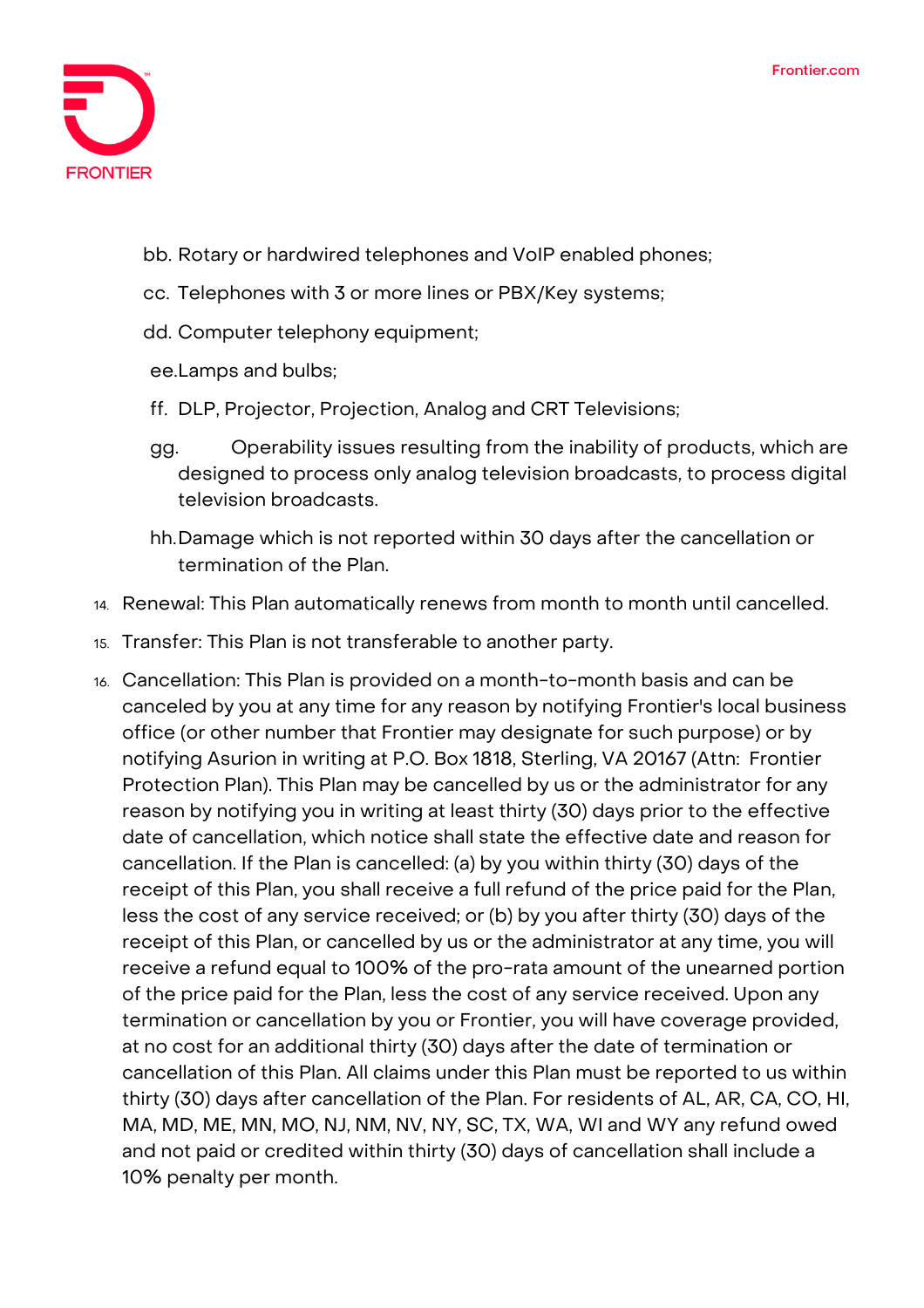

- 17. **Changes to the Plan:** WE MAY CHANGE THE MONTHLY CHARGE FOR THE PLAN, OR WE MAY CHANGE THESE TERMS AND CONDITIONS FROM TIME TO TIME UPON THIRTY (30) DAYS WRITTEN NOTICE TO YOU. SUCH NOTICE MAY BE PROVIDED AS A MESSAGE PRINTED ON THE Frontier BILL, IN A SEPARATE MAILING OR EMAIL OR BY ANY OTHER REASONABLE METHOD AT Frontier's DISCRETION. IF YOU DO NOT AGREE TO THE MODIFIED CHARGES OR TERMS OF THE AGREEMENT, YOU MAY CANCEL THE PLAN BY NOTICE TO Frontier AT ANY TIME IN ACCORDANCE WITH THESE TERMS AND CONDITIONS. THE PAYMENT OF APPLICABLE CHARGES BY YOU, OR A REQUEST FOR SERVICE UNDER THE PLAN, AFTER RECEIVING SUCH NOTICE OF A CHANGE IN THE CHARGES OR OTHER TERMS AND CONDITIONS WILL BE DEEMED TO BE ASSENT BY YOU TO THE CHANGE(S) IN THE CHARGES, TERMS OR CONDITIONS.
- 18. **Limitation of Liability:** Our or Frontier's liability for any negligence, error, mistake, or omission regarding the Plan or replacement of product(s) under the Plan is limited to a correction of any such error, mistake or omission, as determined by us. If such a correction is not possible, our liability will be limited to charges paid to Frontier in the applicable month pursuant to the Plan. Any refund must be requested by you. IN NO EVENT WILL THE PLAN OBLIGOR, ADMINISTRATOR OR Frontier BE LIABLE FOR INDIRECT, INCIDENTAL OR CONSEQUENTIAL DAMAGES INCLUDING BUT NOT LIMITED TO PERSONAL INJURIES OR LOSS OF INCOME ARISING OUT OF OR CONNECTED TO THE PROVISION OF THE PLAN, REPAIR OR REPLACEMENT OF PRODUCTS UNDER THE PLAN AND CAUSED BY NEGLIGENCE, ERROR, MISTAKE OR OMISSION ON THE PART OF THE PLAN OBLIGOR, ADMINISTRATOR OR Frontier OR THEIR RESPECTIVE EMPLOYEES, AGENTS OR SUBCONTRACTORS.
- 19. **Force Majeure:** We shall not be held responsible for any delay or failure in performance of any part of this Plan to the extent that such delay or failure is caused by fire, flood, explosion, war, strike, embargo, government requirement, regulatory agency requirement civil or military authority, acts of God, or other similar causes beyond our control.
- 20. **Non-waiver:** Our failure in any circumstance to require strict adherence to any term or condition set forth herein shall not be deemed a waiver by us of any such term or condition under any other circumstance or of any other term or condition set forth herein.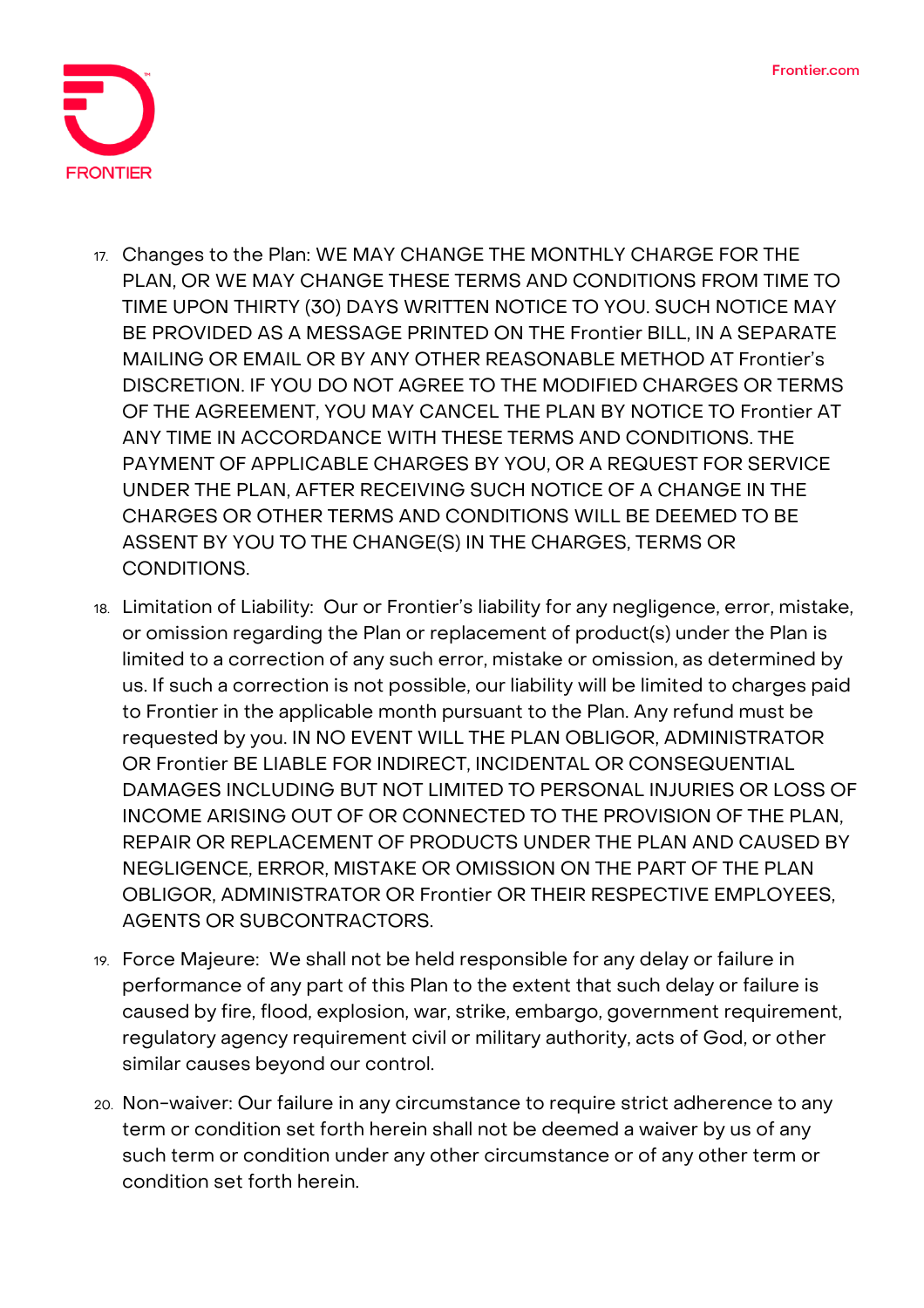

21. **Arbitration Agreement: For the purpose of this arbitration agreement (referred to hereinafter as the "A.A.") only, references to "we" and "us" also include (1) the respective parents, subsidiaries, affiliates, service contract insurers, agents, employees, successors and assigns of the Plan Obligor and administrator, as defined above.**

Most of your concerns about the Plan can be addressed simply by contacting us at 1.866.856.3882. In the event we cannot resolve any dispute with you, **YOU AND WE AGREE TO RESOLVE THOSE DISPUTES THROUGH BINDING AND INDIVIDUAL ARBITRATION OR THROUGH SMALL CLAIMS COURT INSTEAD OF THROUGH COURTS OF GENERAL JURISDICTION. YOU AND WE AGREE TO WAIVE THE RIGHT TO A TRIAL BY JURY AND WAIVE THE RIGHT TO PARTICIPATE IN CLASS ACTIONS, CLASS ARBITRATIONS OR OTHER REPRESENTATIVE PROCEEDINGS**.

**(a)** This A.A. shall survive termination of the Plan and is governed by the Federal Arbitration Act. This A.A. shall be interpreted broadly, and it includes any dispute you have with us that arises out of or relates in any way to the Plan or the relationship between you and us, whether based in contract, tort, statute, fraud, misrepresentation or otherwise. However, this A.A. does not preclude you from bringing an individual action against us in small claims court or from informing any federal, state or local agencies or entities of your dispute. They may be able to seek relief on your behalf.

**(b)** To initiate arbitration, send a written Notice of Claim by certified mail to: Legal Department, P.O. Box 110656, Nashville, TN 37122-0656. The Notice must describe the dispute and relief sought. If we do not resolve the dispute within 30 days of receipt of the Notice, you may start an arbitration with the American Arbitration Association ("AAA"). You can contact the AAA and obtain a free copy of their rules and forms at [www.adr.org](http://www.adr.org/) or 1.800.778.7879. Asurion will reimburse you for a filing fee paid to the AAA, and if you are unable to pay a filing fee, we will pay it if you send us a written request.

**(c)** The arbitration shall be administered by the AAA in accordance with the Consumer Arbitration Rules ("Rules"). The arbitrator is bound by the terms of this A.A. and shall decide all issues, with the exception that issues relating to the enforceability of this A.A. may be decided by a court. If your dispute is for \$25,000 or less, the arbitration will be conducted by submitting documents to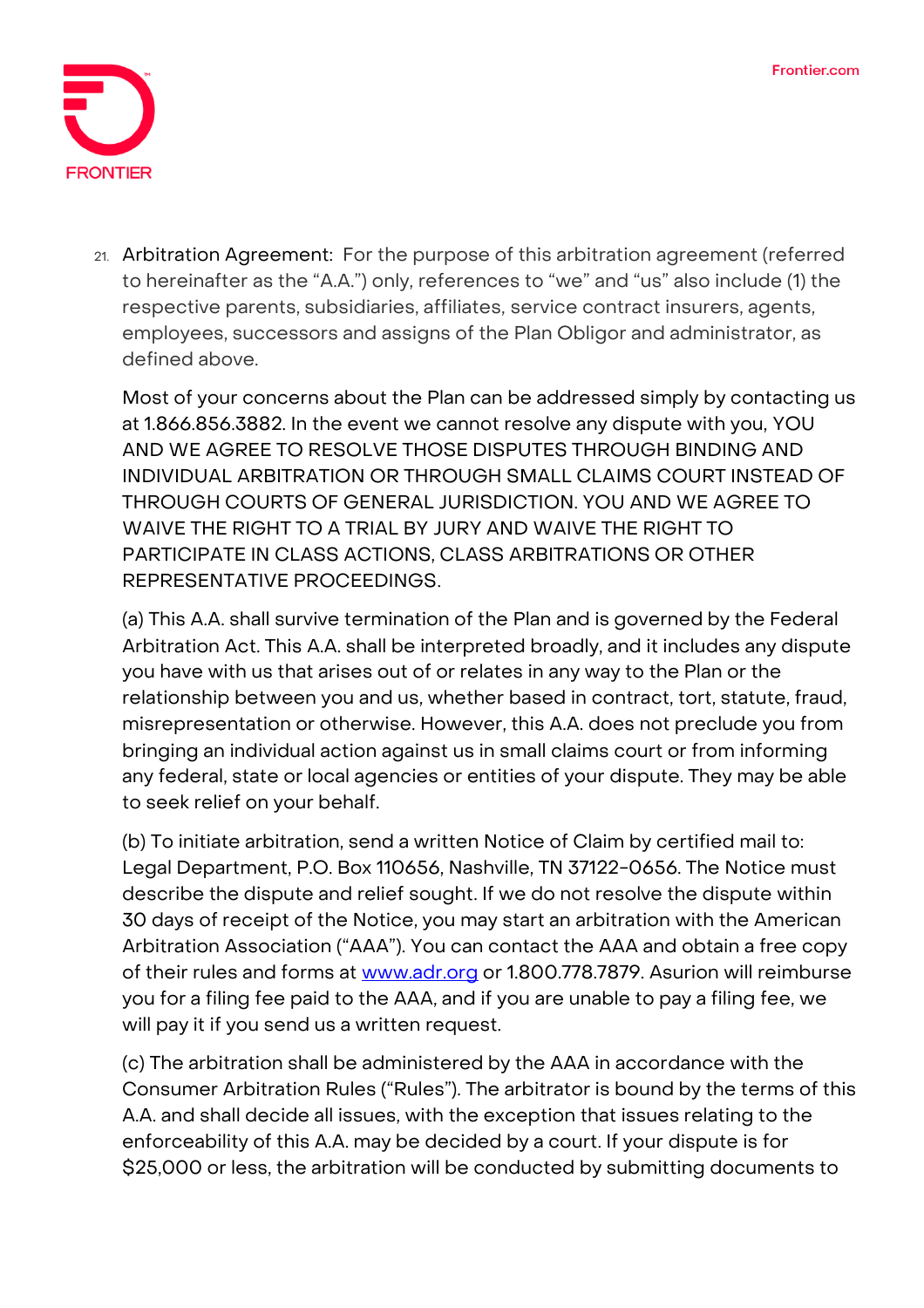

the arbitrator, unless you request an in-person or telephonic hearing or the arbitrator decides that a hearing is necessary. If your dispute is for more than \$25,000, the right to a hearing will be determined by the Rules. Unless otherwise agreed, any hearing will take place in the county or parish of your mailing address. We will pay all filing, administration and arbitrator fees for any arbitration, unless your dispute is found by the arbitrator to have been filed for the purpose of harassment or is patently frivolous. In that case, the Rules govern payment of such fees.

**(d)** The arbitrator shall issue a decision including the facts and law supporting it. If the arbitrator finds in your favor and issues a damages award that is greater than the value of the last settlement we offered or if we made no settlement offer and the arbitrator awards you any damages, we will: (1) pay you the amount of the damages award or \$7,500, whichever is greater; and (2) pay the attorney's fees and expenses, if any, you reasonably incurred in the arbitration. While that right to fees and expenses is in addition to any right you may have under applicable law, you may not recover duplicate awards of fees and expenses. Asurion waives any right it may have under applicable law to recover attorney's fees and expenses from you if we prevail in the arbitration.

**(e)** If you seek declaratory or injunctive relief, that relief can be awarded only to the extent necessary to provide you relief. **YOU AND WE AGREE THAT EACH PARTY MAY BRING CLAIMS AGAINST THE OTHER ONLY IN AN INDIVIDUAL CAPACITY AND NOT IN A PURPORTED CLASS ACTION, CLASS ARBITRATION OR OTHER REPRESENTATIVE PROCEEDING.** Unless you and we agree otherwise, the arbitrator may not consolidate your dispute with any other person's dispute and may not preside over any form of representative proceeding. If this specific provision is found to be unenforceable, then the entirety of this A.A. shall be null and void.

## **State Variations**

The following state variations shall control if inconsistent with any other terms and conditions:

**Arizona Residents:** If your written notice of cancellation is received prior to the expiration date, the administrator shall refund the remaining pro-rata price, regardless of prior services rendered under the Plan. The pre-existing condition exclusion does not apply to conditions occurring prior to the sale of the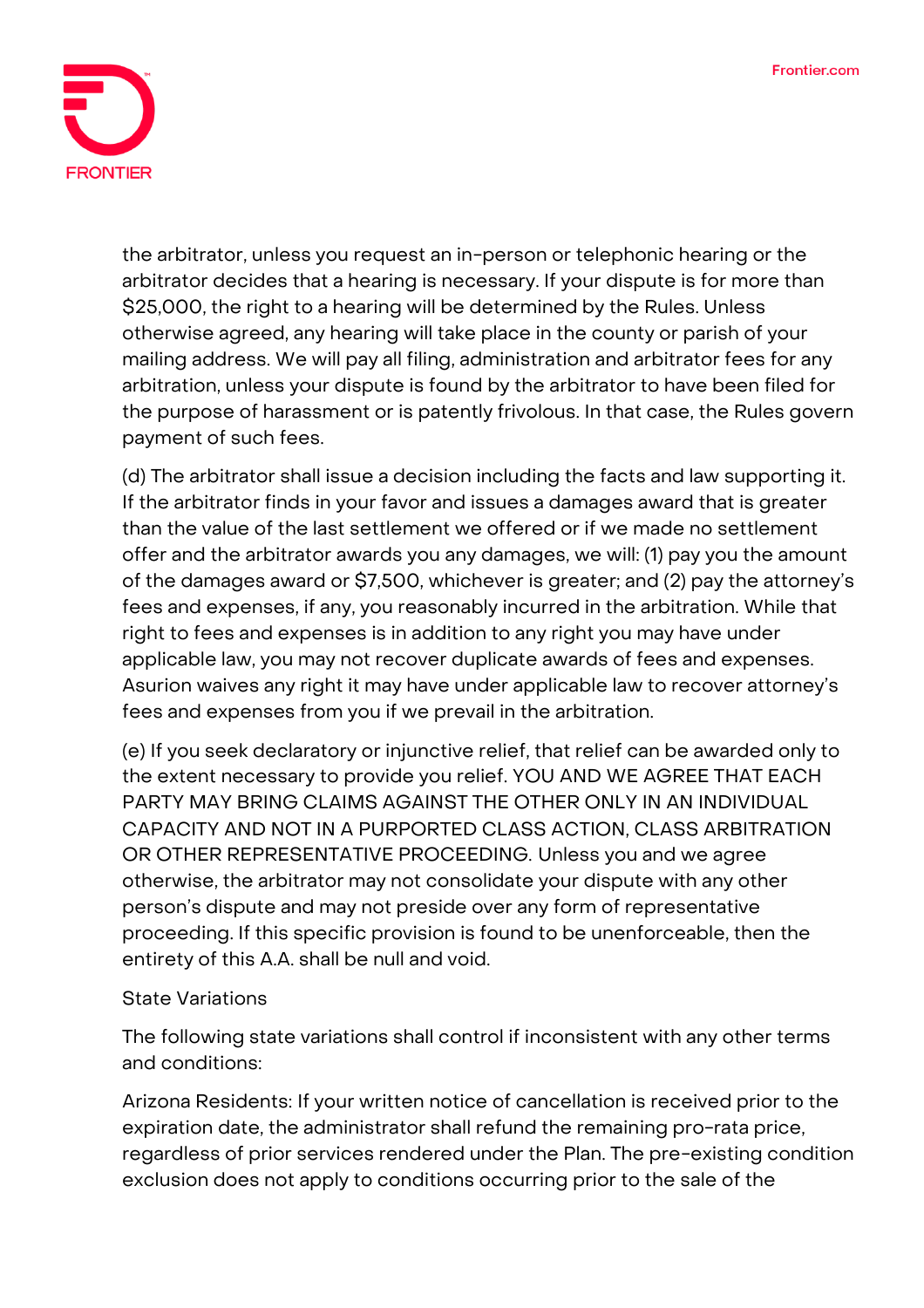

consumer product by the Obligor, its assignees, subcontractors and/or representatives.

**California Residents:** For all products other than home appliances and home electronic products, the Cancellation provision is amended as follows: If the Plan is cancelled: (a) within sixty (60) days of the receipt of this Plan, you shall receive a full refund of the price paid for the Plan provided no service has been performed, or (b) after sixty (60) days, you will receive a pro rata refund, less the cost of any service received.

**Connecticut Residents:** The expiration date of this Plan shall automatically be extended by the duration that the product is in our custody while being repaired. In the event of a dispute with the administrator, you may contact The State of Connecticut, Insurance Department, P.O. Box 816, Hartford, CT 06142- 0816, Attn: Consumer Affairs. The written complaint must contain a description of the dispute, the purchase price of the product, the cost of repair of the product and a copy of the Plan.

**Florida Residents:** The rate charged for this Plan is not subject to regulation by the Florida Office of Insurance Regulation.

**Georgia Residents:** This Plan shall be non-cancelable by us except for fraud, material misrepresentation, or failure to pay consideration due therefore. The cancellation shall be in writing and shall conform to the requirements of Code 33-24-44. You may cancel at any time upon demand and surrender of the Plan and we shall refund the excess of the consideration paid for the Plan above the customary short rate for the expired term of the Plan. This Plan excludes coverage for incidental and consequential damages and pre-existing conditions only to the extent such damages or conditions are known to you or reasonably should have been known to you. As stated in the arbitration agreement of this Plan, either party may bring an individual action in small claims court. The arbitration agreement provision does not preclude you from bringing issues to the attention of federal, state, or local agencies or entities of your dispute. Such agencies or entities may be able to seek relief on your behalf. You and we agree to waive the right to a trial by jury and to participate in class action, class arbitration or other representative proceeding. Nothing contained in the arbitration provision shall affect your right to file a direct claim under the terms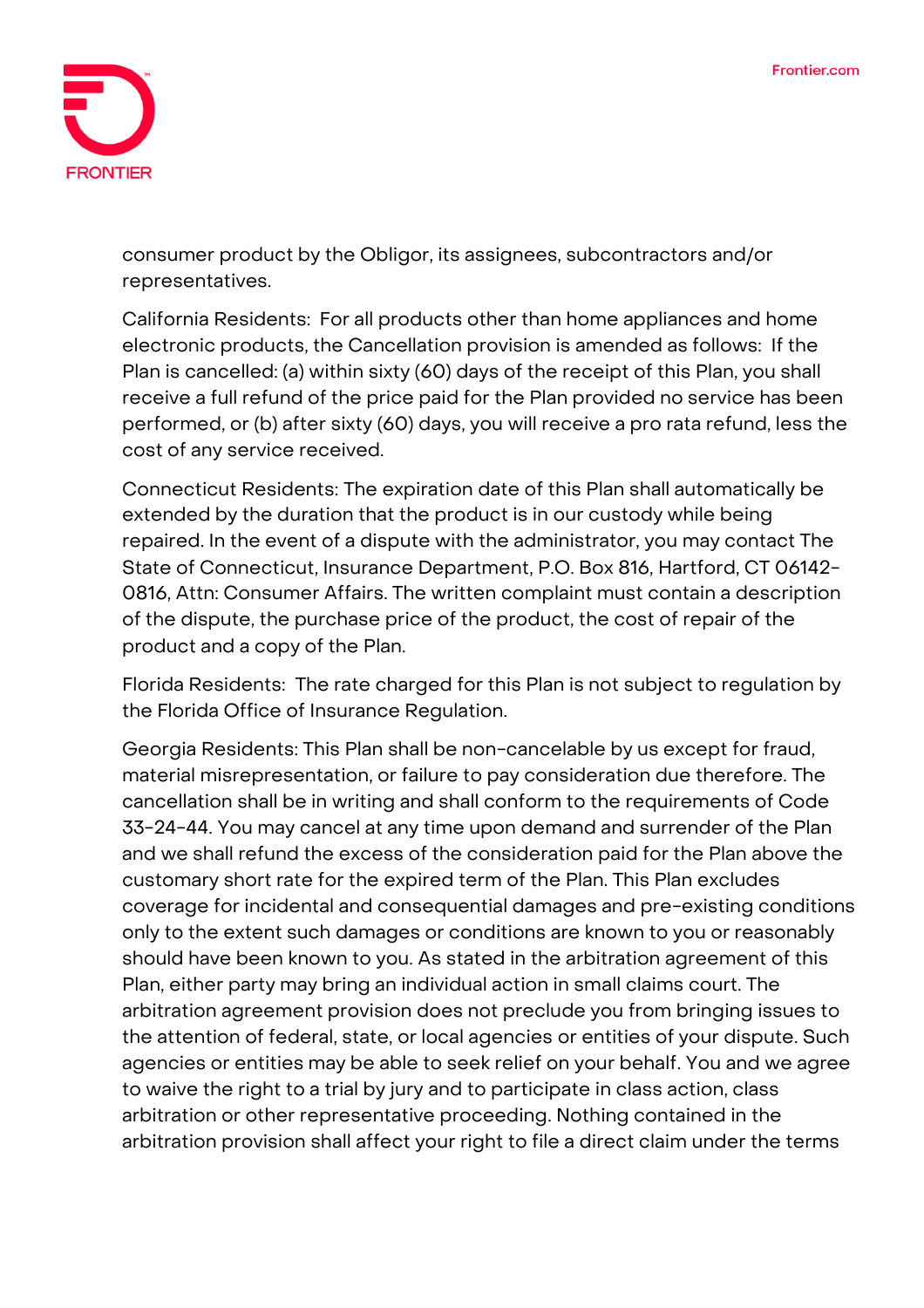

of this Plan against Liberty Insurance Underwriters Inc. pursuant to O.C.G.A. 33- 7-6.

**Nevada Residents:** If we fail to pay the cancellation refund as stated in the Cancellation provision, the penalty will be ten percent (10%) of the purchase price for each thirty (30) day period or portion thereof that the refund and any accrued penalties remain unpaid. If this Plan has been in force for a period of seventy (70) days, we may only cancel before the expiration of the Plan term due to the following reasons: 1) You engage in fraud or material misrepresentation in obtaining this Plan or in filing a claim for service under this Plan; 2) You commit any act, omission, or violation of any terms of this Plan after the effective date of this Plan which substantially and materially increases the service required under this Plan; or 3) Any material change in the nature or extent of the required service or repair, including unauthorized service or repair, which occurs after the effective date of this Plan and causes the required service or repair to be substantially and materially increased beyond that contemplated at the time this Plan was purchased or last renewed. If we cancel this Plan no cancellation fee will be imposed and no deduction for claims paid will be applied. The receipt forms part of the Plan. The following sentence is amended in the Payment section: Non-payment by you may result in cancellation of the Plan.

**New Hampshire Residents:** Contact us at 1.866.268.7221 with, questions, concerns, or complaints about the program. In the event you do not receive satisfaction under this Plan, you may contact the State of New Hampshire Insurance Department, 21 South Fruit Street, Suite 14, Concord, New Hampshire 03301, telephone number: 1.603.271.2261. The arbitration agreement provision of this Plan is subject to RSA 542.

**New Mexico Residents:** If this Plan has been in force for a period of seventy (70) days, we may not cancel before the expiration of the Plan term or one (1) year, whichever occurs first, unless: (1) you fail to pay any amount due; (2) you are convicted of a crime which results in an increase in the service required under the Plan; (3) you engage in fraud or material misrepresentation in obtaining this Plan; (4) you commit any act, omission, or violation of any terms of this Plan after the effective date of this Plan which substantially and materially increase the service required under this Plan; or (5) any material change in the nature or extent of the required service or repair occurs after the effective date of this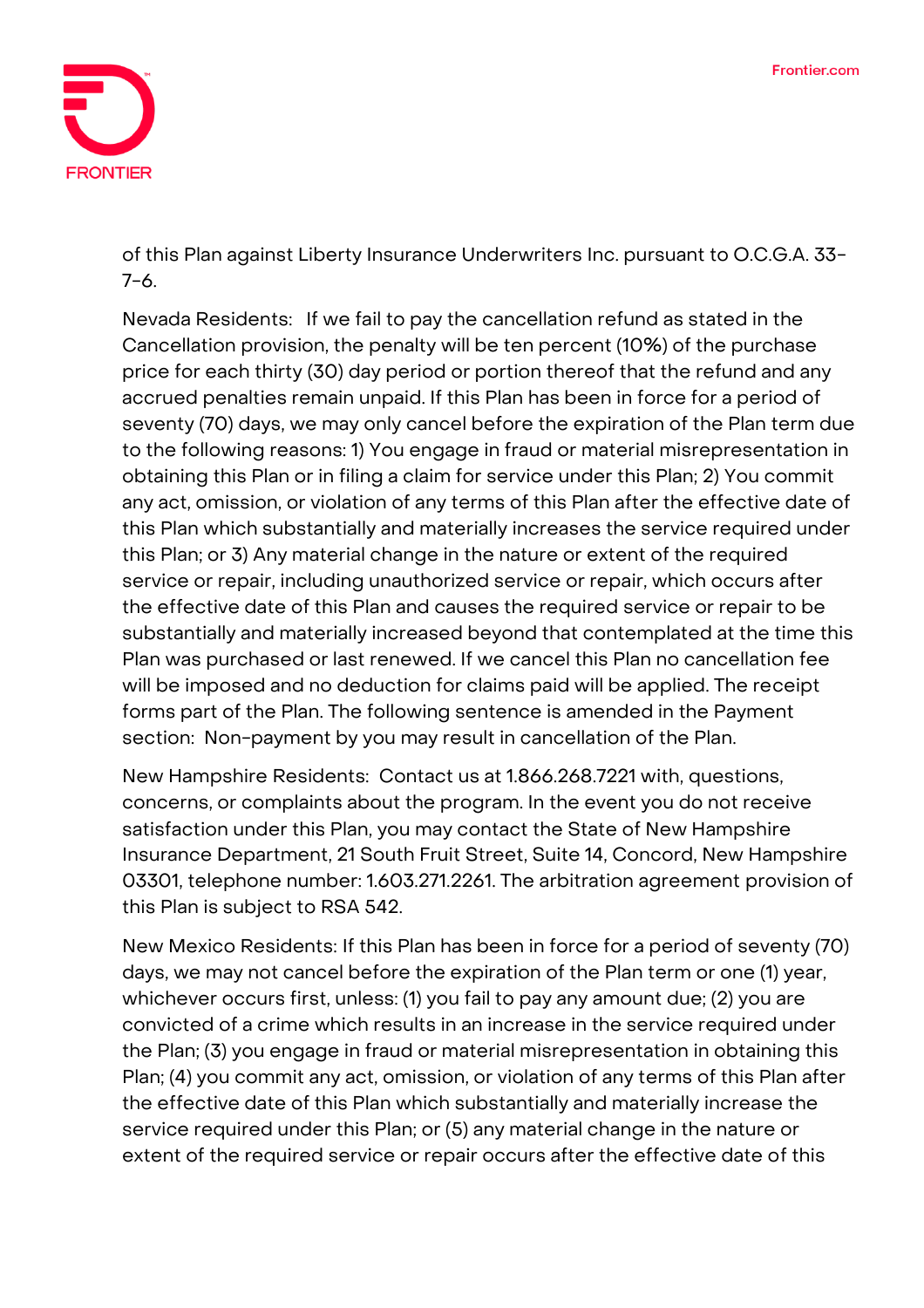

Plan and causes the required service or repair to be substantially and materially increased beyond that contemplated at the time you purchased this Plan.

**North Carolina Residents:** The purchase of this Plan is not required either to purchase or to obtain financing for the product.

**Oklahoma Residents:** Coverage afforded under this Plan is not guaranteed by the Oklahoma Insurance Guaranty Association. Oklahoma service warranty statutes do not apply to commercial use references in this Plan. Oklahoma license number: 861202.

**Oregon Residents:** The Arbitration Agreement provision of this Plan is amended to add the following: **Any award rendered in accordance with this Plan's arbitration agreement shall be a nonbinding award against you,** provided that you reject the arbitration decision in writing to us within forty-five (45) days of the arbitrator's award. Under no circumstances shall a legal proceeding be filed in a federal, state or local court until such time as both you and we obtain an arbitration award pursuant to this arbitration agreement. This arbitration agreement does not require you to waive your right to a jury trial in any individual legal proceeding you may file. Any arbitration occurring under this Plan shall be administered in accordance with the Arbitration Rules unless any procedural requirement of the Arbitration Rules is inconsistent with the Oregon Uniform Arbitration Act in which case the Oregon Uniform Arbitration Act shall control as to such procedural requirement.

**South Carolina Residents:** To prevent any further damage, please refer to the owner's manual. In the event we do not provide covered service within sixty (60) days of proof of loss by you, you are entitled to apply directly to the Insurance Company. If the Insurance Company does not resolve such matters within sixty (60) days of proof of loss, you may contact the SC Department of Insurance, P.O. Box 100105, Columbia, SC 29202-3105, 1.800.768.3467.

**Texas Residents:** If you purchased this Plan in Texas, unresolved complaints concerning us or questions concerning our registration may be addressed to the Texas Department of Licensing and Regulation, P.O. Box 12157, Austin, Texas 78711, telephone number 1.512.463.6599 or 1.800.803.9202. You may apply for reimbursement directly to the insurer if a refund or credit is not paid before the forty-sixth (46<sup>th</sup>) day after the date on which the Plan is returned to us. Texas license number: 116.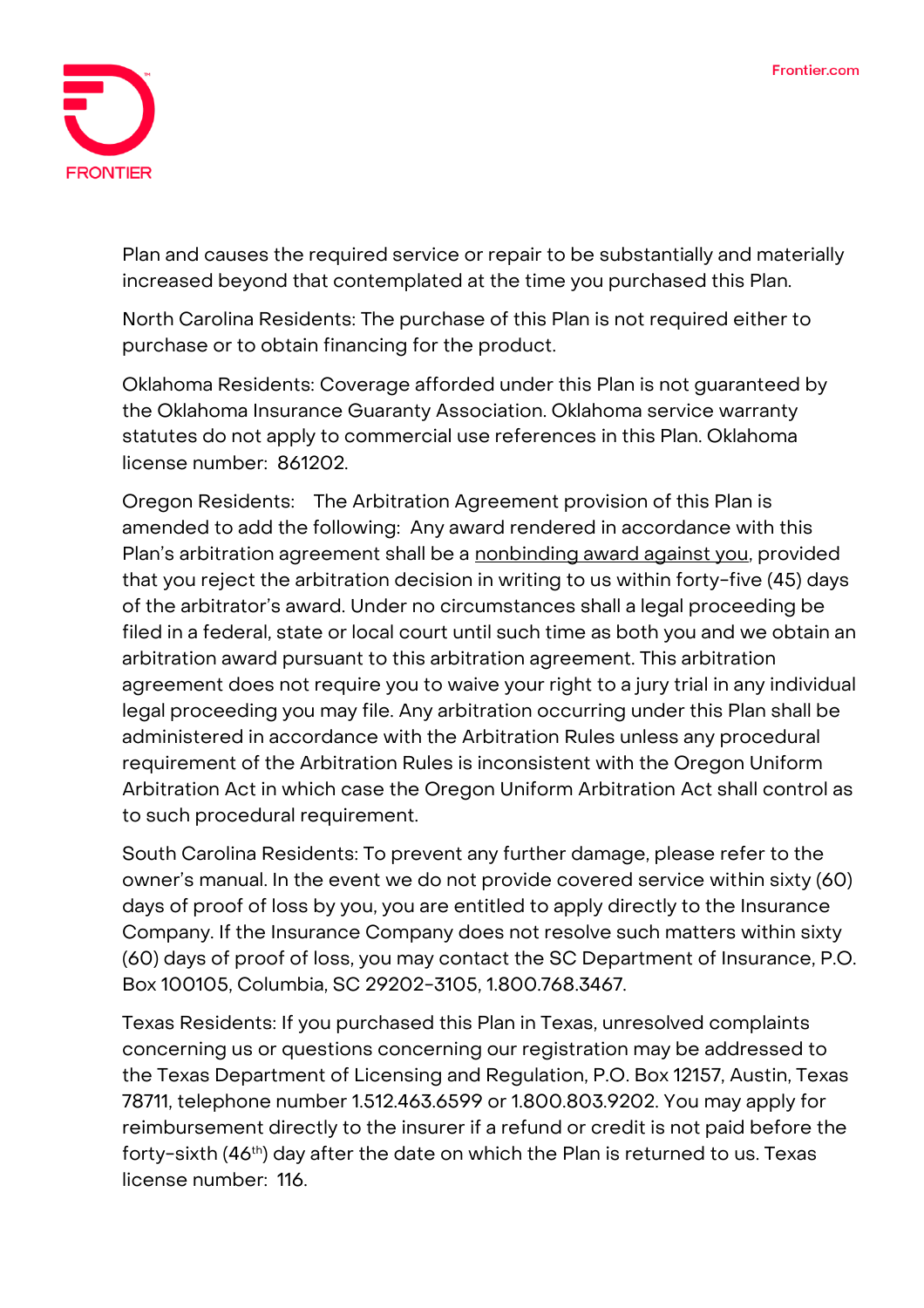

**Utah Residents: NOTICE. This Plan is subject to limited regulation by the Utah Insurance Department. To file a complaint, contact the Utah Insurance Department.** Coverage afforded under this Plan is not guaranteed by the Utah Property and Casualty Guarantee Association. This Plan may be cancelled due to unauthorized repair which results in a material change in the nature or extent of the risk, occurring after the first effective date of the current policy, which causes the risk of loss to be substantially and materially increased beyond that contemplated at the time the policy was issued or last renewed. Failure to notify within the prescribed time will not invalidate the claim if you can show that notification was not reasonably possible.

**Washington Residents:** If we fail to act on your claim, you may contact Liberty Insurance Underwriters Inc. directly at 1.800.677.9163. You are not required to wait sixty (60) days before filing a claim directly with Liberty Insurance Underwriters, Inc.

**Wisconsin Residents: THIS CONTRACT IS SUBJECT TO LIMITED REGULATION BY THE OFFICE OF THE COMMISSIONER OF INSURANCE**. We may only cancel this Contract before the end of the agreed Contract term on the grounds of nonpayment, a material misrepresentation made by you to us, or a substantial breach of duties by you relating to the products or its use. If we become insolvent or otherwise financially impaired, you may file a claim directly with Liberty Insurance Underwriters Inc. for reimbursement, payment, or provision of the service. The arbitration agreement provision of this contract is amended as follows: **(1) TO RESOLVE DISPUTES, YOU MAY CHOOSE EITHER BINDING ARBITRATION, PURSUANT TO THE ARBITRATION AGREEMENT PROVISION OF THIS CONTRACT, OR SMALL CLAIMS COURT. BY AGREEING TO THIS CONTRACT, YOU AND WE WAIVE THE RIGHT TO HAVE DISPUTES RESOLVED THROUGH COURTS OF GENERAL JURISDICTION, THE RIGHT TO TRIAL BY JURY, AND TO PARTICIPATE IN CLASS ACTIONS, CLASS ARBITRATIONS OR OTHER REPRESENTATIVE PROCEEDINGS;** and **(2)** the phrase "and is governed by the Federal Arbitration Act." in the first sentence of paragraph **(a)** is deleted in its entirety.

**Wyoming Residents:** The arbitration agreement provision in this Plan is replaced with the following: "If there are disputes between you and us that are not resolved by negotiations, you and we may in a separate written agreement voluntarily consent to arbitration. Any arbitration proceedings shall be